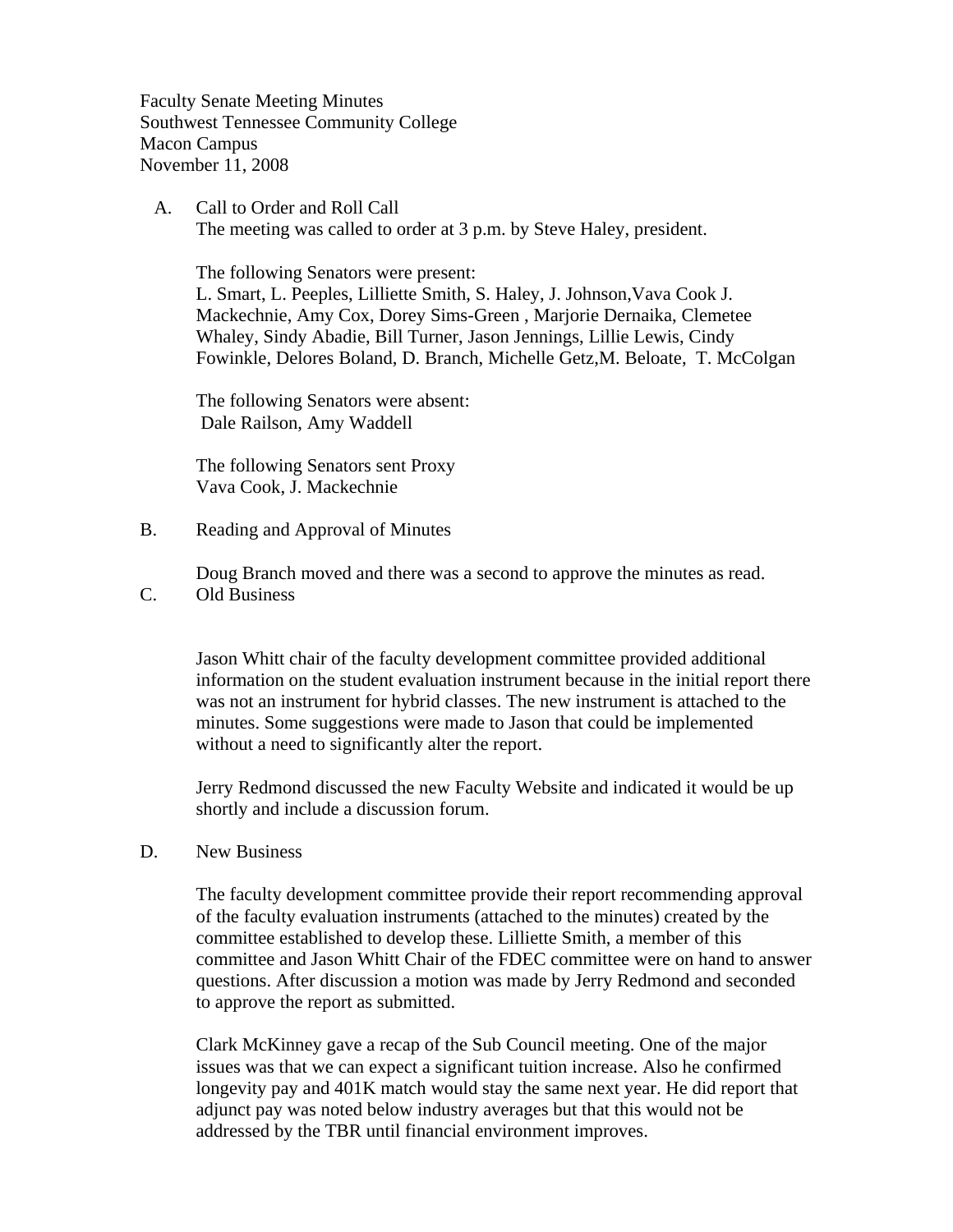Yvonne Jones and Tamara McColgan provided the Senate with various International Studies activities and also outlined the program for International Studies week. Both encouraged participation and asked the departmental rep's to take information back the faculty and encourage their participation.

 Steve Haley discussed the budget crisis the college is facing. He suggested we all Consider measures to assist the college.

E Adjournment

A motion was made and seconded to adjourn the meeting at 4:30 P.M.

\*Senate Sharepoint Web Site: http://internal.southwest.tn.edu/fac-senate/

2008-2009 Senate President: Steve Haley [shaley@southwest.tn.edu](mailto:shaley@southwest.tn.edu) 5635

Division Senators:

Division Senators of Liberal Studies and Education - Five Seats. (Developmental Studies, Education, Fine Arts/Language and Literature, Social and **Behavioral** 

Science/Criminal Justice)

| Jane Harris $(08-09)$                | maharris | Fine Arts/Lang Lit             | 4246 |
|--------------------------------------|----------|--------------------------------|------|
| Doug Branch $(08-09)$                | dbranch  | Fine Arts/Lang. and Lit.       | 4483 |
| Lilliette Smith (08-09)              | ljsmith  | Social Behav. Sci./Crim. Just. | 4125 |
| Marjorie Dernaika(08-10) mderernaika |          | Developmental Studies          | 4474 |
| Darcy Sims-Green (08-10) dsgree      |          | Sci/Crim Justice               | 4278 |

Division Senators of Business, Career Studies and Technology - Five Seats. (Accountacy/Office Adm./Career Studies, Business Adm. and Paralegal Studies, Information Tech/Graphic Arts, Engineering Tech., Industrial and Environ.Tech.)

|                               |               | Jerry Redmond(08-09) jredmond Information Tech., Graph. Arts. | 4410 |
|-------------------------------|---------------|---------------------------------------------------------------|------|
| Michelle Gietz (08-10)        | mgietz        | Business/Acct/Paralegal                                       | 5490 |
| Lee Smart $(08-10)$           | <i>lsmart</i> | Business/Acct/Paralegal                                       | 5076 |
| Clemetee Whaley(08-09)cwhaley |               | Information Tech – Prog                                       | 4516 |
| Sinde Abadie (08-10) csabadie |               | Business/Acct/Paralegal                                       | 4409 |

Division Senators of Math, Natural Sciences, & Health Sciences - Four Seats. (Nursing, Mathematics, Natural Sciences, Allied Health)

| Bill Turner(08-09)                         | wturner | Mathematics             | 6023 |
|--------------------------------------------|---------|-------------------------|------|
| Amy $Cox(08-10)$                           | acox    | <b>Allied Health</b>    | 5390 |
| Jason Jennings (08-10) jbjennings          |         | Natural Sciences        | 5679 |
| Amy Waddell(08-10) awaddell                |         | <b>Natural Sciences</b> | 5224 |
| <b>Department Senators:</b>                |         |                         |      |
| Division: Business, Career Studies & Tech. |         |                         |      |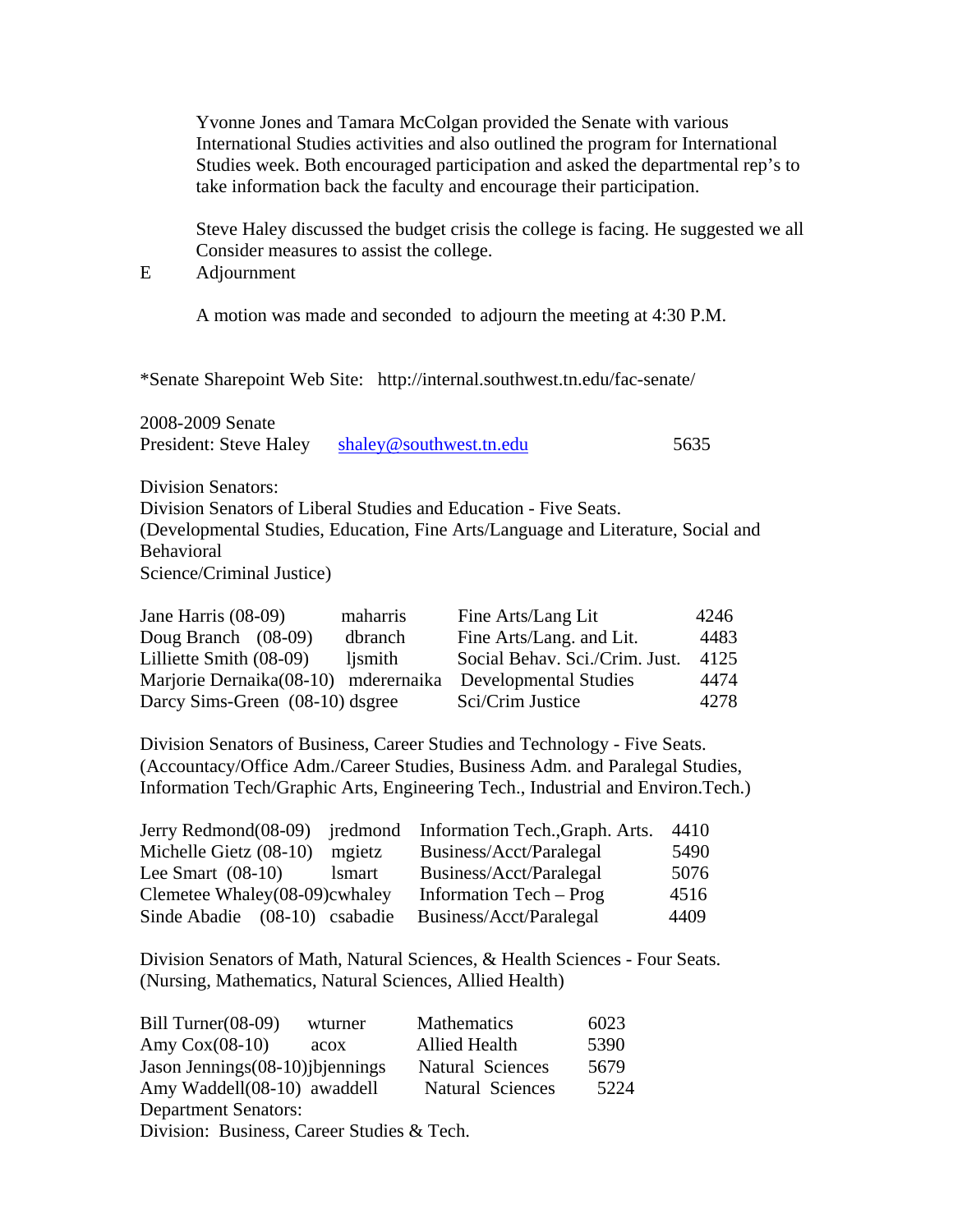Departments:

- a. Business Administration/Accountancy and Paralegal Studies
- b. Office Administration/Information Technologies and Hospitality Mgt.
- c. Engineering Technologies
- d. Industrial & Environmental Technologies

| Leslie Peeples $(08-09)$ lpeeples                | Off Adm/Info Tech & Hosp.     | 4006 |  |  |
|--------------------------------------------------|-------------------------------|------|--|--|
| Lillie Lewis (08-09)<br>llewis                   | Business/Acct/Paralegal       | 4547 |  |  |
| Cindy Fowinkle (08-09)lkfowinkle                 | Engineering Tech.             | 4665 |  |  |
| Dale Railston (08-09) drailston                  | Industrial and Environ. Tech. | 4160 |  |  |
|                                                  |                               |      |  |  |
| Division: Liberal Studies $& Education$          |                               |      |  |  |
| Departments:                                     |                               |      |  |  |
| a. Developmental Studies                         |                               |      |  |  |
| b. FineArts, Languages, and Literature           |                               |      |  |  |
| c. Education                                     |                               |      |  |  |
| d. Social & Behavioral Science/ Criminal Justice |                               |      |  |  |
|                                                  |                               |      |  |  |
| Mickey Beloate (08-09) mbeloate                  | Developmental Studies         | 6017 |  |  |

| Mickey Beloate(08-09)mbeloate  | <b>Developmental Studies</b>      | 6017 |
|--------------------------------|-----------------------------------|------|
| Vava Cook(08-10)<br>vcook      | Educationm                        | 5347 |
| Clark McKinne(08-10) cmckinney | Social Sciences/Behav Sci         | 5347 |
| Yvonne Jones $(08-09)$ yjones  | Fine Arts/Language and Literature | 5215 |

- Division: Math, Natural Sciences & Health Sciences Departments:
- a. Mathematics
- b. Natural Sciences
- c. Nursing
- d. Allied Health

| Tamara McColgan(08-09 tmccolga        | <b>Mathematics</b>     | 5530 |
|---------------------------------------|------------------------|------|
| Joyce Johnson $(08-10)$ idiohnson $7$ | <b>Natural Science</b> | 6057 |
| Joan Mackechnie (08-09) jmackechnie   | <b>Nursing</b>         | 5432 |
| Delores Boland (08-10) dboland        | Allied Health          | 5542 |

Senators are exempt from serving on other standing committees.

### **Student Course Evaluation Instrument for Split Classes (Draft)**

*This form enables you to rate both the instructor and the course on several characteristics. Please respond as accurately and honestly as you can. Your instructor will receive overall evaluation results for this class after final grades have been submitted. A free response section is provided for your comments.* 

**Instructor/Course Information** (Responses: Strongly Agree, Agree, No Opinion, Disagree, Strongly Disagree)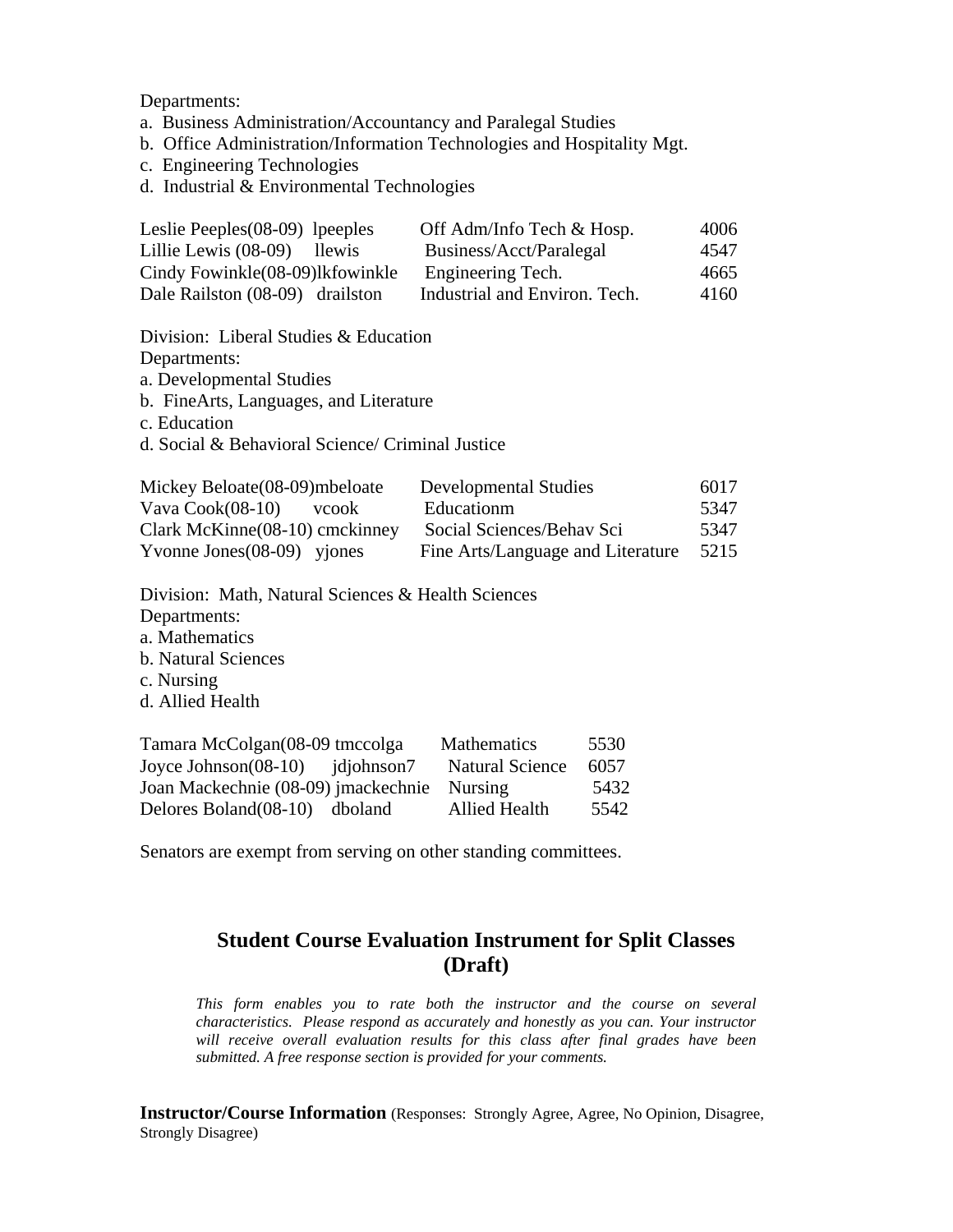- 1. The course site was well organized and easy to navigate.
- 2. The instructor conducted the course in a way that accomplished the stated course objectives.
- 3. The instructor was effective in utilizing distance learning technology.
- 4. In lecture sessions, the instructor used class time effectively.
- 5. Course information including course goals/objectives and grading procedures was made available.
- 6. The course activities and assignments contributed to my learning.
- 7. The instructor's response to graded work was timely and appropriate.
- 8. The instructor responded to online requests for assistance in a timely manner.
- 9. The instructor made available a copy of the course syllabus.
- 10. I felt comfortable asking my instructor for help.
- 11. I have a better understanding of the subject content because of this course.
- 12. The instructor evaluated students on material/skills emphasized in the course outline.
- 13. This course was helpful for me in my program of study.
- 14. I would recommend this instructor to another student.

**Additional Information** (Responses: Strongly Agree, Agree, No Opinion, Disagree, Strongly Disagree)

- 15. The discussion forums or chat rooms were supportive of the learning experience.
- 16. The textbook and other course materials contributed to the learning experience.
- 17. The classroom/lab facility was appropriate and adequate.

### **Student Information** (Responses: Yes, No, Prefer not to answer)

- 18. Was this a required course for you?
- 19. Are you a major in the area in which this course is being taught?
- 20. Did your previous educational background prepare you for taking this course?

# **Student Course Evaluation Instrument for Online Classes (Draft)**

*This form enables you to rate both the instructor and the course on several characteristics. Please respond as accurately and honestly as you can. Your instructor will receive overall evaluation results for this class after final grades have been submitted. A free response section is provided for your comments.* 

**Instructor/Course Information** (Responses: Strongly Agree, Agree, No Opinion, Disagree, Strongly Disagree)

- 18. The course site was well organized and easy to navigate.
- 19. The instructor conducted the course in a way that accomplished the stated course objectives.
- 20. The instructor was effective in utilizing distance learning technology.
- 21. I received regular communication from the instructor.
- 22. Course information including course goals/objectives and grading procedures was made available.
- 23. The course activities and assignments contributed to my learning.
- 24. The instructor's response to graded work was timely and appropriate.
- 25. The instructor responded to requests for assistance in a timely manner.
- 26. The instructor made a copy of the course syllabus available electronically.
- 27. I felt comfortable asking my instructor for help.
- 28. I have a better understanding of the subject content because of this course.
- 29. The instructor evaluated students on material/skills emphasized in the course outline.
- 30. This course was helpful for me in my program of study.
- 31. I would recommend this instructor to another student.

**Additional Information** (Responses: Strongly Agree, Agree, No Opinion, Disagree, Strongly Disagree)